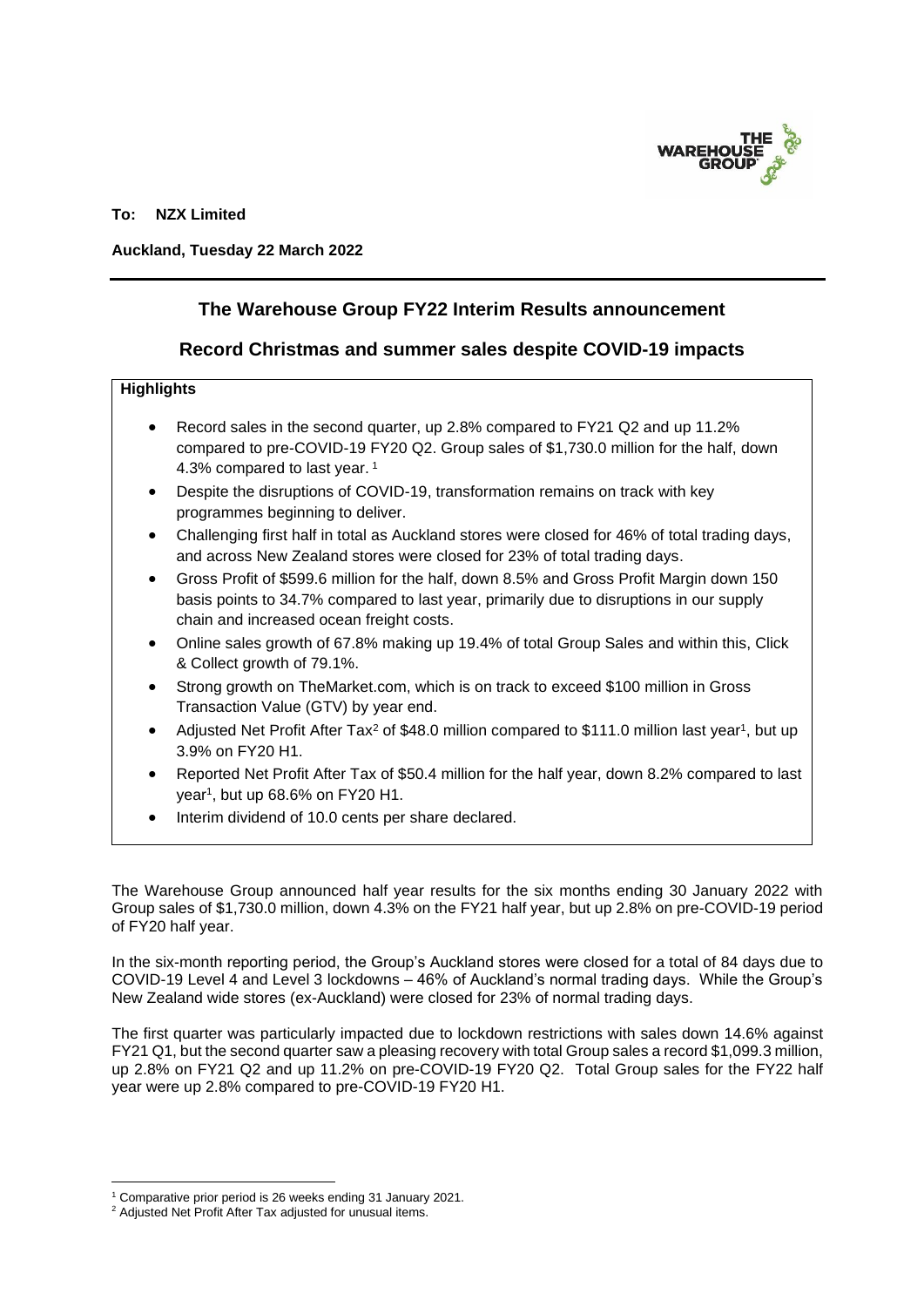### **Record Christmas and summer trading**

Group CEO Nick Grayston commented, "We've had two quite distinct quarters – the first quarter being impacted significantly by a large number of our stores being closed and the second quarter with record sales over the Christmas and summer trading period. It's another reminder of how challenging the current environment is.

"We've been adaptable and responsive to our customers' needs. The strength of our product range, along with our strong online shopping experience has held us in good stead.

"Customers are choosing to purchase goods delivered to their homes or via our Click & Collect service, with online sales increasing 67.8% and within this Click & Collect increasing by 79.1%."

### **Agility and keeping our people safe**

"I'd like to commend our team for their incredible passion and resilience. Our Agile way of working continues to serve us well as we've been able to react swiftly to changes in our operational environment and customer demands. We have moved our people and resources dynamically to where they are needed most. Our team's adaptability and resilience has been fantastic to witness, and the Board and I would like to say a huge thank you to them all", said Mr Grayston.

"We review our assessment of the risks associated with COVID-19 constantly and have invested in numerous measures to keep our team members and customers safe.

"I'm very pleased that despite the challenges and change that COVID-19 has brought to our business, we had record sales in Q2 and our multi-year transformation remains on track."

### **Higher cost environment**

Margins were impacted due to disruptions to supply chain, increased ocean freight costs, and change in trading brands contribution and product mix as more customers shopped online. In addition, the Group had increased spend on operations from prioritising team and customer safety while operating under COVID-19 guidelines.

Gross Profit decreased 8.5% to \$599.6 million, while Gross Profit Margin decreased 150 basis points to 34.7%. Group Operating Profit decreased 57.2% on the prior period to \$65.5 million<sup>3</sup> .

Reported Net Profit After Tax, including unusual items, decreased 8.2% to \$50.4 million. Adjusted Net Profit After Tax was \$48.0 million, compared to \$111.0 million last year prior to the repayment of the \$67.6 million (before tax) wage subsidy in December 2020.

### **Key brand performance**

**The Warehouse** sales decreased 7.4% to \$895.4 million for the half year due to COVID-19 related store closures throughout Auckland and New Zealand. Customers pivoted to shopping online with The Warehouse online sales increasing a staggering 93.6% to \$119.0 million making up 13.3% of total sales, while our popular Click & Collect service increased 122.3% making up 47.3% of all online sales.

**Warehouse Stationery** sales were also impacted by store closures with sales decreasing 10.6% to \$122.0 million. Warehouse Stationery online sales increased 54.2% to make up 17.5% of total sales, with Click & Collect sales increasing 85.4% making up 29.8% of online sales.

**Noel Leeming** held up relatively well despite COVID-19 disruption and store closures with sales down slightly at 1.8% to \$582.7 million. Online sales increased 79.0%, while Click & Collect sales increased 58.0%, as customers continued to embrace our 1-hour Click & Collect service to fulfil their online shopping.

<sup>&</sup>lt;sup>3</sup> Operating profit excludes the impact of NZ IFRS 16 and is a non-GAAP measure. A reconciliation between adjusted operating profit and Earnings Before Interest and Taxation (EBIT) is located on slide 35 of the FY22 interim results presentation and Note 5 of the financial statements for the six months ended 30 January 2022.